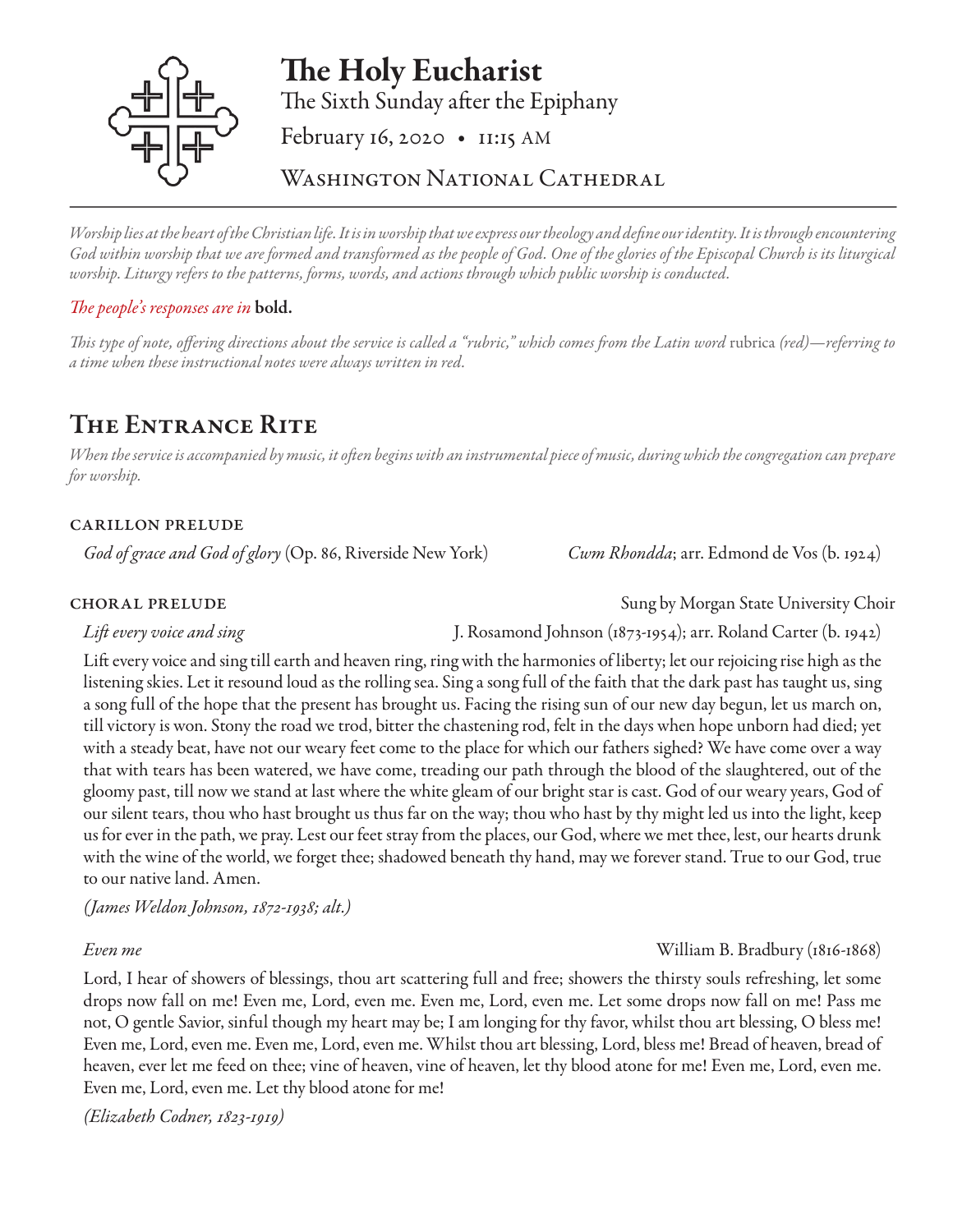Until the setting of the sun, until the going down of the same. The Lord be praised from the time that the sun comes up 'till the going down of the same.

*(after Psalm 113:3)*

### *The people remain seated for the Introit.*

#### **INTROIT**

I sat down under his shadow with great delight, and his fruit was sweet to my taste. He brought me to the banqueting house, and his banner over me was love.

*(Song of Solomon 2:3-4)*

*The people stand as able at the introduction to the hymn.* 

### hymn at the procession • 594

*God of grace and God of glory Sung by all. Cwm Rhondda* 

*We begin our worship as a gathered community by praising God in song.*

### opening acclamation

Blessed be the one, holy, and living God. Glory to God for ever and ever.

### the collect for purity

*This prayer was an English rendering of a Latin prayer that began the liturgy in the medieval church before the Reformation. It remains a distinctive part of Episcopal worship to this day.*

Almighty God, to you all hearts are open, all desires known, and from you no secrets are hid: Cleanse the thoughts of our hearts by the inspiration of your Holy Spirit, that we may perfectly love you, and worthily magnify your holy Name; through Christ our Lord. Amen.

### *Day and Night Praise* Margaret Pleasant Douroux (b. 1941)

*I sat down* Edward Bairstow (1874-1946)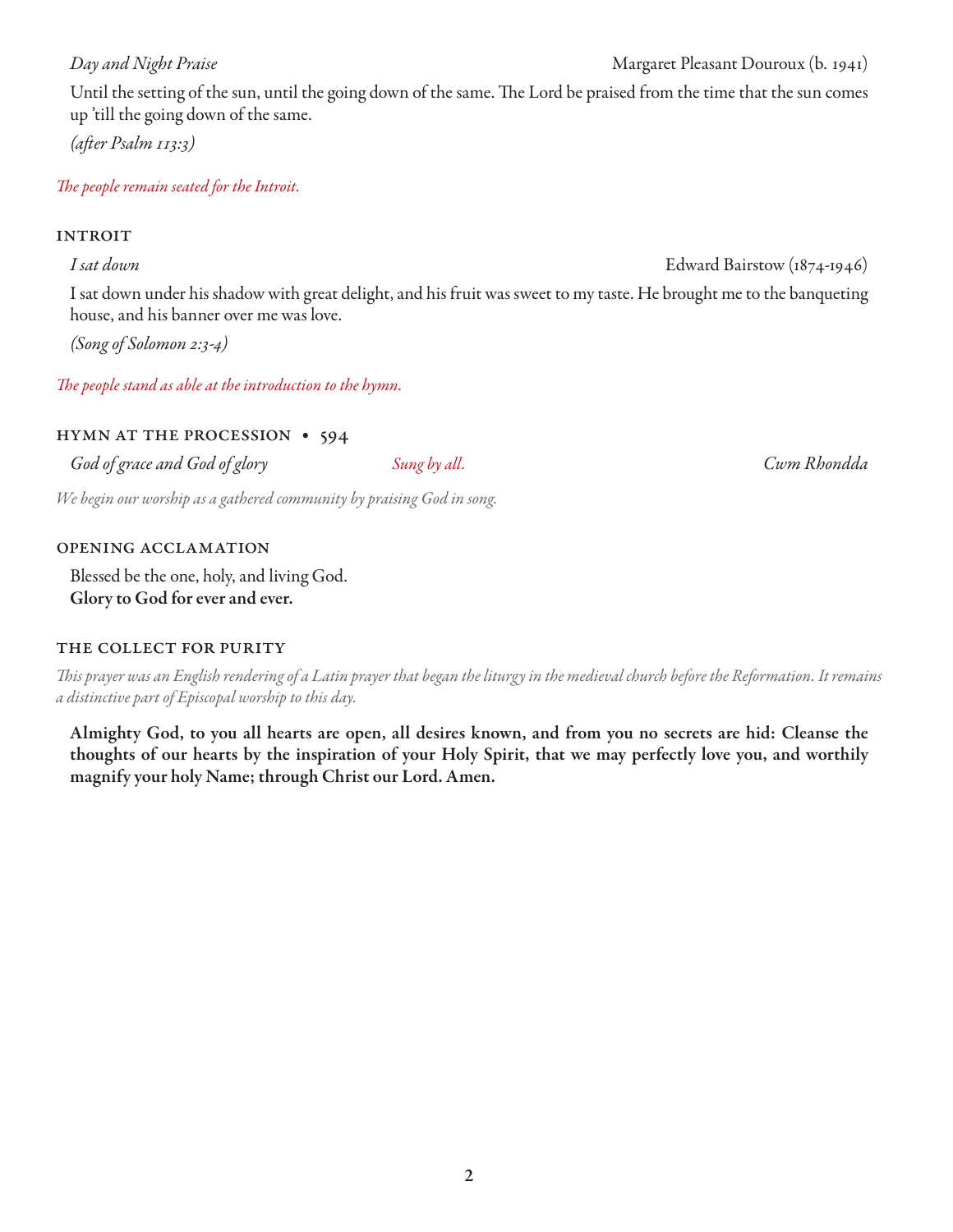*The* Gloria, *or song of praise, centers the service on the God we gather to praise in our worship.*



# The Word of God

### the collect for the sixth sunday after the epiphany

*The Collect is the prayer appointed for each Sunday that "collects" or captures the theme of the day or season of the Church year. It summarizes the attributes of God as revealed in the scriptures for the day.*

The Lord be with you. And also with you. Let us pray.

O God, the strength of all who put their trust in you: Mercifully accept our prayers; and because in our weakness we can do nothing good without you, give us the help of your grace, that in keeping your commandments we may please you both in will and deed; through Jesus Christ our Lord, who lives and reigns with you and the Holy Spirit, one God, for ever and ever. Amen.

*The people are seated.*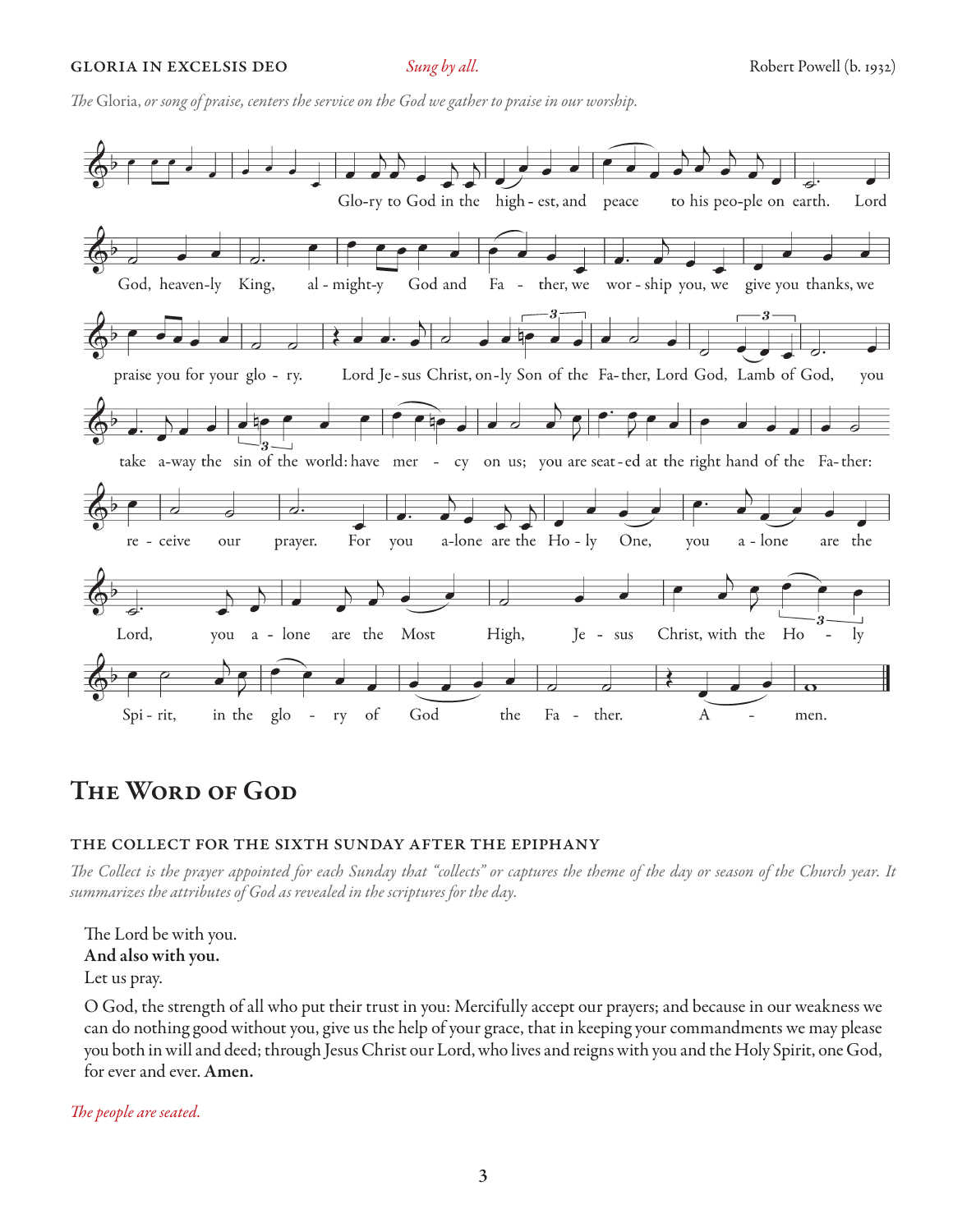#### THE FIRST READING  $\qquad \qquad$  Deuteronomy 30:15-20

*This reading is typically from the Old Testament (Hebrew Scriptures) which Jesus knew and from which he often referred or quoted.*

See, I have set before you today life and prosperity, death and adversity. If you obey the commandments of the Lord your God that I am commanding you today, by loving the Lord your God, walking in his ways, and observing his commandments, decrees, and ordinances, then you shall live and become numerous, and the Lord your God will bless you in the land that you are entering to possess. But if your heart turns away and you do not hear, but are led astray to bow down to other gods and serve them, I declare to you today that you shall perish; you shall not live long in the land that you are crossing the Jordan to enter and possess. I call heaven and earth to witness against you today that I have set before you life and death, blessings and curses. Choose life so that you and your descendants may live, loving the Lord your God, obeying him, and holding fast to him; for that means life to you and length of days, so that you may live in the land that the Lord swore to give to your ancestors, to Abraham, to Isaac, and to Jacob.

The Word of the Lord. Thanks be to God.

psalm 119:1-6 chant: Thomas Attwood Walmisley (1814-1856)

*The psalms are prayers that Jesus used and cover every mood of humanity's relationship with God and one another.*

*The choir introduces the refrain, then all repeat.*



### *The choir sings the psalm.*

Happy are they whose way is blameless, who walk in the law of the LORD!

Happy are they who observe his decrees and seek him with all their hearts!

### *All repeat the refrain.*

Who never do any wrong, but always walk in his ways.

You laid down your commandments, that we should fully keep them.

## *All repeat the refrain.*

Oh, that my ways were made so direct that I might keep your statutes!

Then I should not be put to shame, when I regard all your commandments.

*All repeat the refrain.*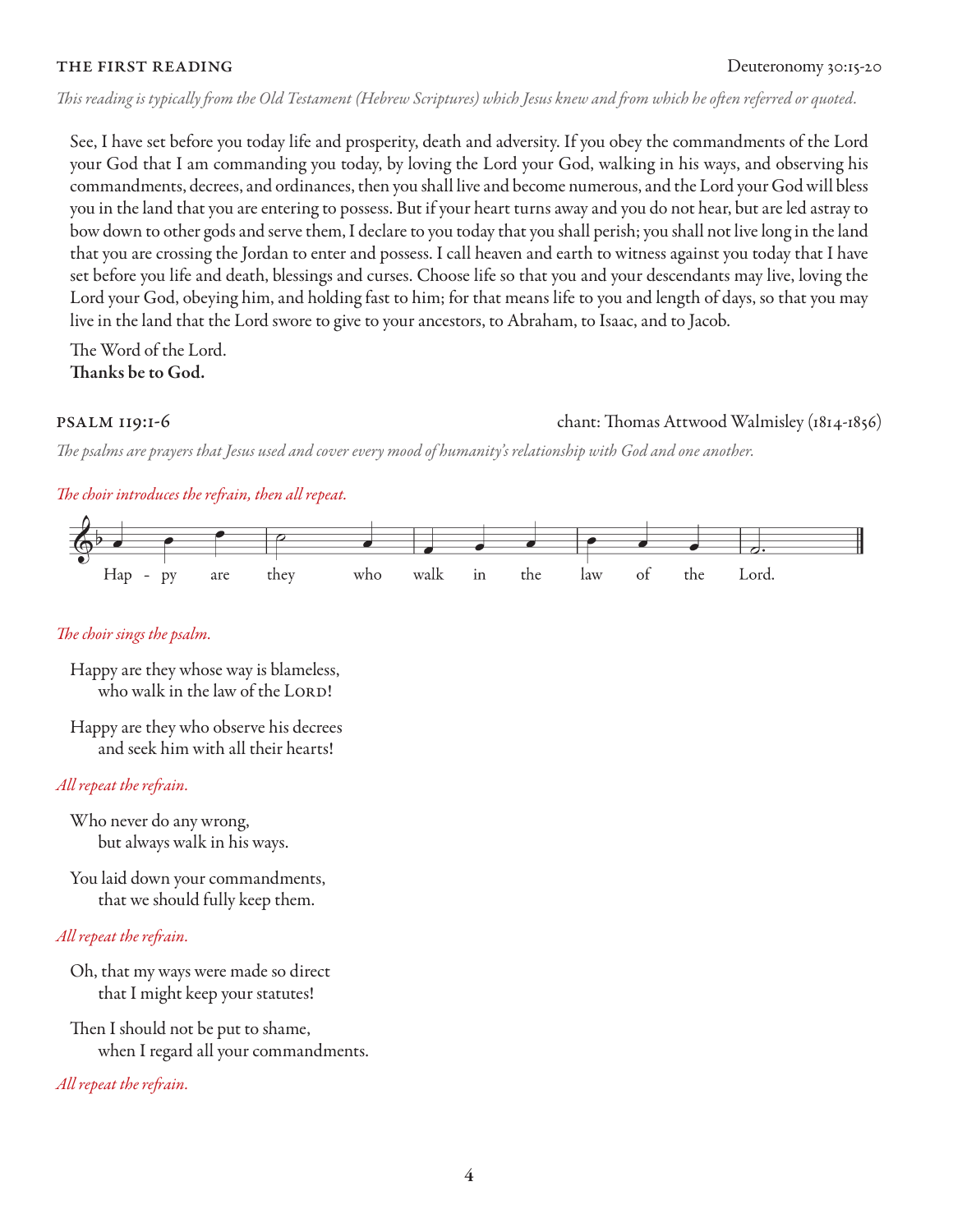#### THE SECOND READING THE SECOND READING

*This reading, taken from the New Testament, is typically from a letter (epistle) to the early Church, the Acts of the Apostles, or the Revelation to John.*

And so, brothers and sisters, I could not speak to you as spiritual people, but rather as people of the flesh, as infants in Christ. I fed you with milk, not solid food, for you were not ready for solid food. Even now you are still not ready, for you are still of the flesh. For as long as there is jealousy and quarreling among you, are you not of the flesh, and behaving according to human inclinations? For when one says, "I belong to Paul," and another, "I belong to Apollos," are you not merely human? What then is Apollos? What is Paul? Servants through whom you came to believe, as the Lord assigned to each. I planted, Apollos watered, but God gave the growth. So neither the one who plants nor the one who waters is anything, but only God who gives the growth. The one who plants and the one who waters have a common purpose, and each will receive wages according to the labor of each. For we are God's servants, working together; you are God's field, God's building.

The Word of the Lord. Thanks be to God.

### *The people stand as able at the introduction to the hymn.*

#### hymn at the sequence

*I will trust in the Lord* Sung by all. Sung by all.

*The sequence hymn or Alleluia moves us toward the summit of the Liturgy of the Word*—*the reading of the Holy Gospel. Gospel means "good news"—specifically the "good news of Jesus."* 

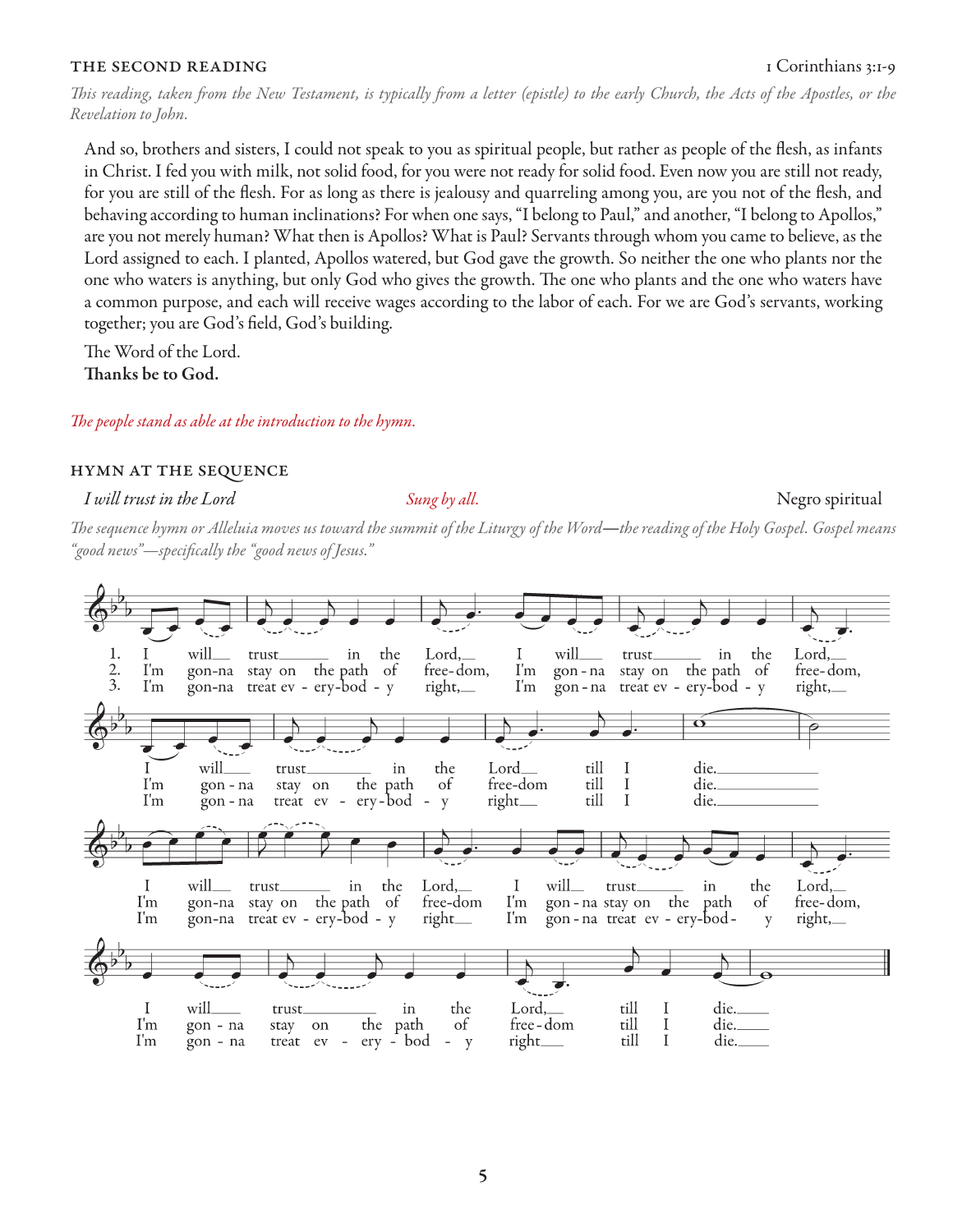#### the holy gospel Matthew 5:21-37

*This reading is taken from one of the four gospels (Matthew, Mark, Luke, and John), which depict the life, teachings, death, resurrection, and ascension of our Lord Jesus Christ. We stand for the Gospel reading to show the particular importance placed on Jesus' words and actions.*

## The Holy Gospel of our Lord Jesus Christ according to Matthew. Glory to you, Lord Christ.

Jesus said, "You have heard that it was said to those of ancient times, 'You shall not murder'; and 'whoever murders shall be liable to judgment.' But I say to you that if you are angry with a brother or sister, you will be liable to judgment; and if you insult a brother or sister, you will be liable to the council; and if you say, 'You fool,' you will be liable to the hell of fire. So when you are offering your gift at the altar, if you remember that your brother or sister has something against you, leave your gift there before the altar and go; first be reconciled to your brother or sister, and then come and offer your gift. Come to terms quickly with your accuser while you are on the way to court with him, or your accuser may hand you over to the judge, and the judge to the guard, and you will be thrown into prison. Truly I tell you, you will never get out until you have paid the last penny. You have heard that it was said, 'You shall not commit adultery.' But I say to you that everyone who looks at a woman with lust has already committed adultery with her in his heart. If your right eye causes you to sin, tear it out and throw it away; it is better for you to lose one of your members than for your whole body to be thrown into hell. And if your right hand causes you to sin, cut it off and throw it away; it is better for you to lose one of your members than for your whole body to go into hell. It was also said, 'Whoever divorces his wife, let him give her a certificate of divorce.' But I say to you that anyone who divorces his wife, except on the ground of unchastity, causes her to commit adultery; and whoever marries a divorced woman commits adultery. Again, you have heard that it was said to those of ancient times, 'You shall not swear falsely, but carry out the vows you have made to the Lord.' But I say to you, Do not swear at all, either by heaven, for it is the throne of God, or by the earth, for it is his footstool, or by Jerusalem, for it is the city of the great King. And do not swear by your head, for you cannot make one hair white or black. Let your word be 'Yes, Yes' or 'No, No'; anything more than this comes from the evil one."

### The Gospel of the Lord. Praise to you, Lord Christ.

*The people are seated at the invitation of the preacher.*

## the sermon The Very Reverend Randolph Marshall Hollerith

*The sermon directly follows the Gospel because it is to be grounded in the scriptures. It illuminates the scriptural readings and relates them to daily life.*

### *The people stand as able.*

#### the nicene creed

The word "creed" comes from the Latin "credo" for "I believe." First formulated at the Council of Nicaea in 325 AD and confirmed in *381ad, the Nicene Creed is said at the Holy Eucharist and reflects what Christians believe regarding the relationship between the Father, Jesus, and the Holy Spirit: The Holy Trinity.*

We believe in one God, the Father, the Almighty, maker of heaven and earth, of all that is, seen and unseen.

We believe in one Lord, Jesus Christ, the only Son of God, eternally begotten of the Father, God from God, Light from Light, true God from true God, begotten, not made, of one Being with the Father. Through him all things were made. For us and for our salvation, he came down from heaven: by the power of the Holy Spirit he became incarnate from the Virgin Mary, and was made man. For our sake he was crucified under Pontius Pilate; he suffered death and was buried. On the third day he rose again in accordance with the Scriptures; he ascended into heaven and is seated at the right hand of the Father. He will come again in glory to judge the living and the dead, and his kingdom will have no end.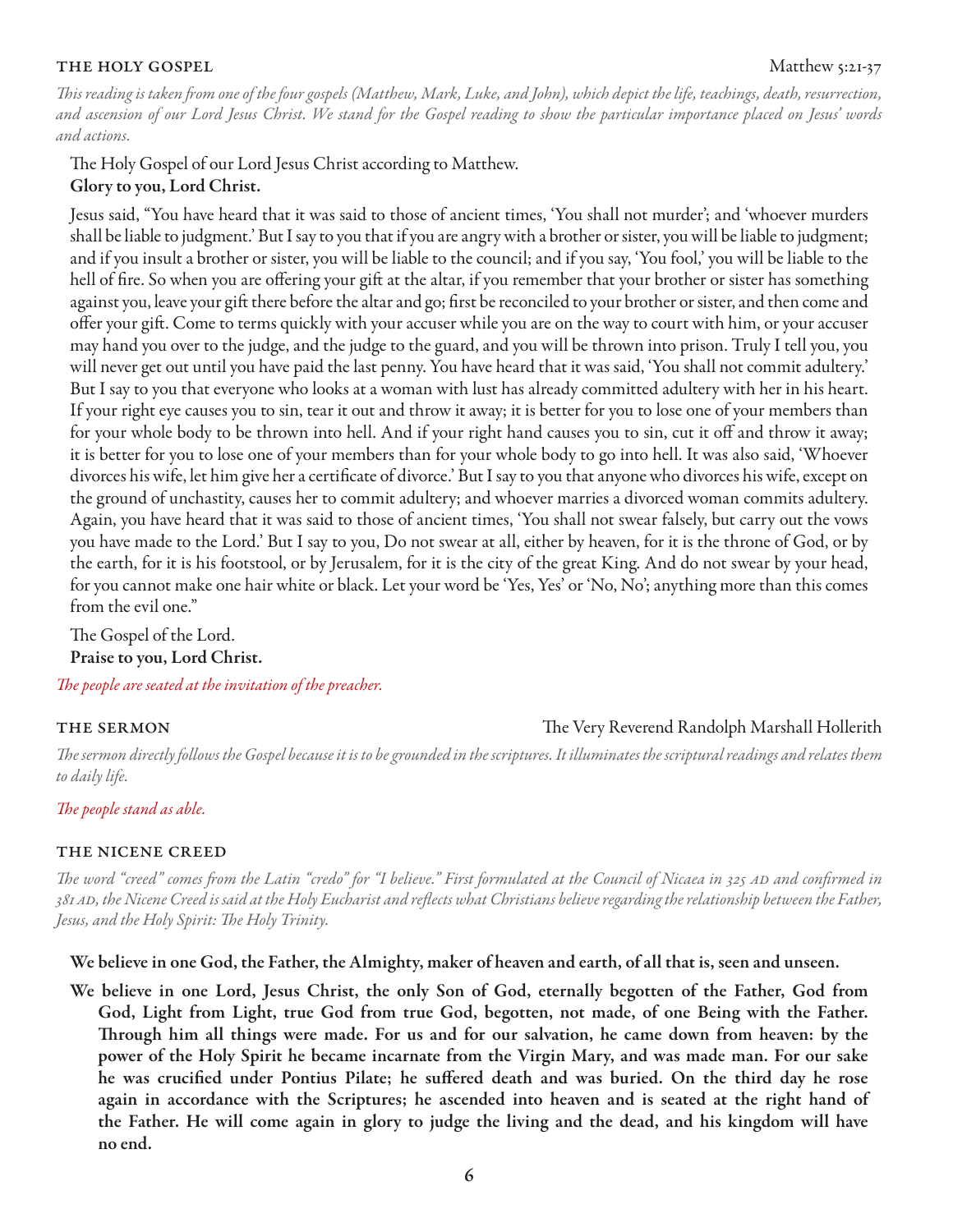We believe in the Holy Spirit, the Lord, the giver of life, who proceeds from the Father and the Son. With the Father and the Son he is worshiped and glorified. He has spoken through the Prophets. We believe in one holy catholic and apostolic Church. We acknowledge one baptism for the forgiveness of sins. We look for the resurrection of the dead, and the life of the world to come. Amen.

#### the prayers of the people

*We pray for ourselves and particularly on behalf of others. In our prayers we pray for the for Universal Church, the nation and all who govern, the welfare of the world, the concerns of our community of faith, including those who are in need or suffer, and for the departed. We are reminded in prayer that we are part of a larger fellowship, the Church—the Body of Christ.*

### *After each intercession,*

God of life and light: Hear us, we pray.

*The presider prays the concluding collect, and the people respond,* Amen.

### the confession *&* absolution

*Confessing our sins, receiving forgiveness (absolution), and showing signs of peace to one another prepare us to receive Christ in the Sacrament of Holy Communion.*

God of all mercy, we confess that we have sinned against you, opposing your will in our lives. We have denied your goodness in each other, in ourselves, and in the world you have created. We repent of the evil that enslaves us, the evil we have done, and the evil done on our behalf. Forgive, restore, and strengthen us through our Savior Jesus Christ, that we may abide in your love and serve only your will. Amen.

### *The presider offers absolution and the people respond,* Amen.

#### THE PEACE

The peace of the Lord be always with you. And also with you.

*The people greet one another with a sign of God's peace and are seated.*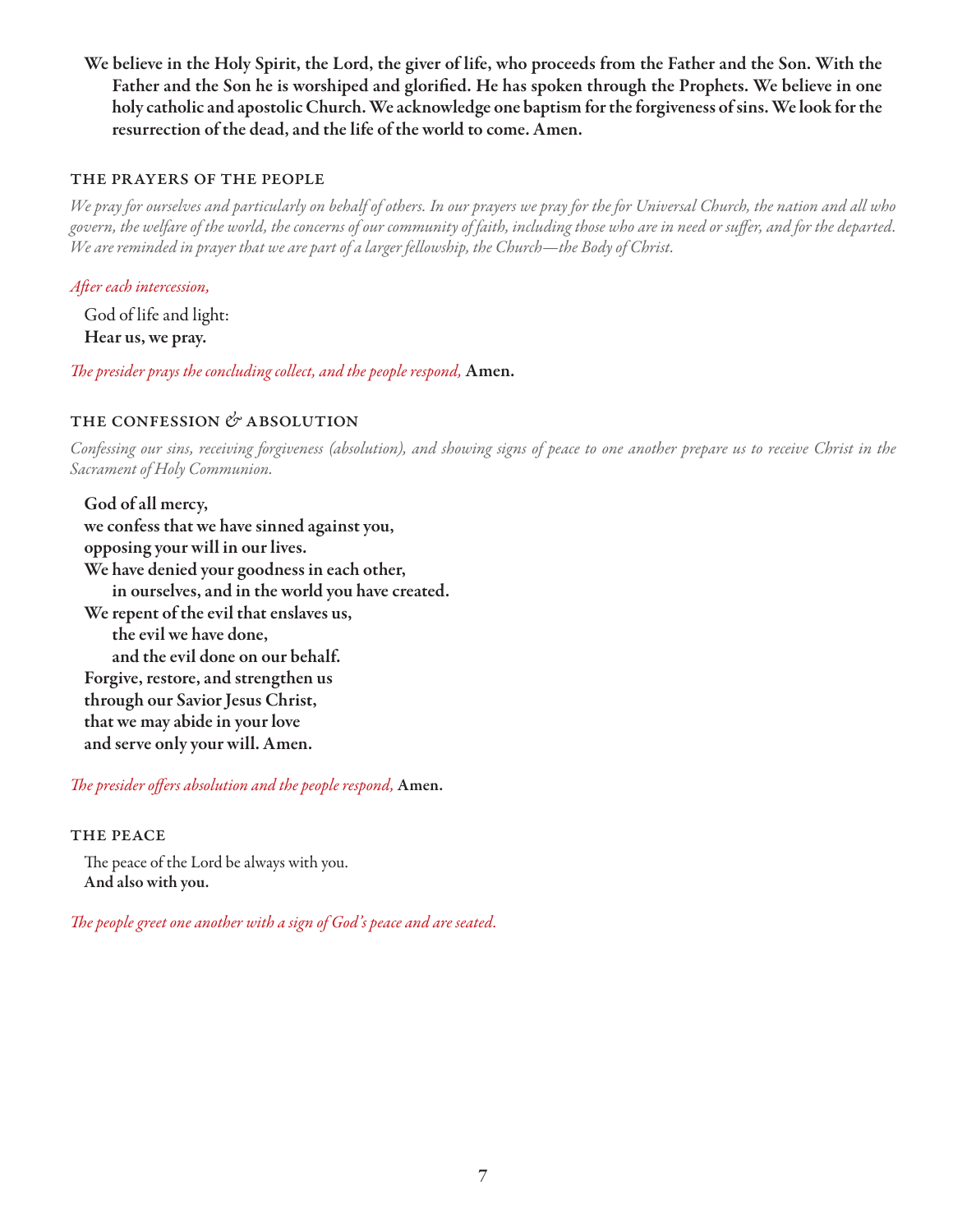# The Holy Communion

### the offertory

*Having listened to the Word of God, affirmed our faith, confessed our sins, received forgiveness and shared in the peace, we are prepared for the drama and miracle of the Holy Communion. At the offertory, we gratefully offer back to God some of what God has given us, symbolically in the bread and wine, and in the money we give.* 

*An offering is received to support the Cathedral's ministry of sharing God's love with the world. All are invited to make a gift to help keep the Cathedral strong—either as the plate is passed or texting the dollar amount you wish to give to (202) 856-9005.*

*The altar is prepared for Holy Communion.*

#### anthem at the offertory

*Ezekiel saw de wheel* Negro spiritual; arr. Moses Hogan (1957-2003)

Ezekiel saw de wheel, 'way up in de air. And de lil' wheel run by faith, oh yes, and de big wheel run by de grace of God. 'Tis a wheel in a wheel in de middle of de wheel way in de middle of de air. Oh, some go to church for to sing and shout, and before six months they's all turned out. 'Tis a wheel in a wheel in de middle of de wheel way in de middle of de air. Let me tell you what a hypocrite do. He'll talk about me, and he'll talk about you. 'Tis a wheel in a wheel in de middle of de wheel way in de middle of de air. I'm goin' join the heavenly choir when dis world is set on fire. One o' dese days, 'bout twelve o'clock, dis old world gonna reel and rock. 'Tis a wheel in a wheel in de middle of de wheel way in de middle of de air. Ezekiel saw de wheel, 'way up in de air. And de lil' wheel run by faith, oh yes, and de big wheel run by de grace of God. 'Tis a wheel in a wheel in de middle of de wheel way up Lord in de middle of de air. 'Tis a wheel in de air, just turnin' in de air, 'tis a wheel just turnin' in de middle of de air.

*The people stand as able at the introduction to the hymn.* 

#### HYMN AT THE PRESENTATION • 512

*Come, gracious Spirit Sung by all. Mendon*

### the great thanksgiving

*In the Great Thanksgiving, we do what Jesus himself asked us to do: thank God and recall all that God has done for us in the life, death, and resurrection of Christ. The Great Thanksgiving, or Eucharistic Prayer, is a long prayer with four parts. Each of these four parts corresponds to a different action of Jesus at the Last Supper, where he took, blessed, broke, and gave bread and wine as sacraments of his body and blood. We begin the Great Thanksgiving with the* Sursum corda*, meaning "Lift up your hearts."* 

The Lord be with you. And also with you.

Lift up your hearts. We lift them to the Lord.

Let us give thanks to the Lord our God. It is right to give our thanks and praise.

It is truly right, and good and joyful, to give you thanks, all-holy God, source of life and fountain of mercy.

Because in the mystery of the Word made flesh, you have caused a new light to shine in our hearts, to give the knowledge of your glory in the face of your son Jesus Christ our Lord.

Therefore, joining with Angels and Archangels and with the faithful of every generation, we lift our voices with all creation as we sing: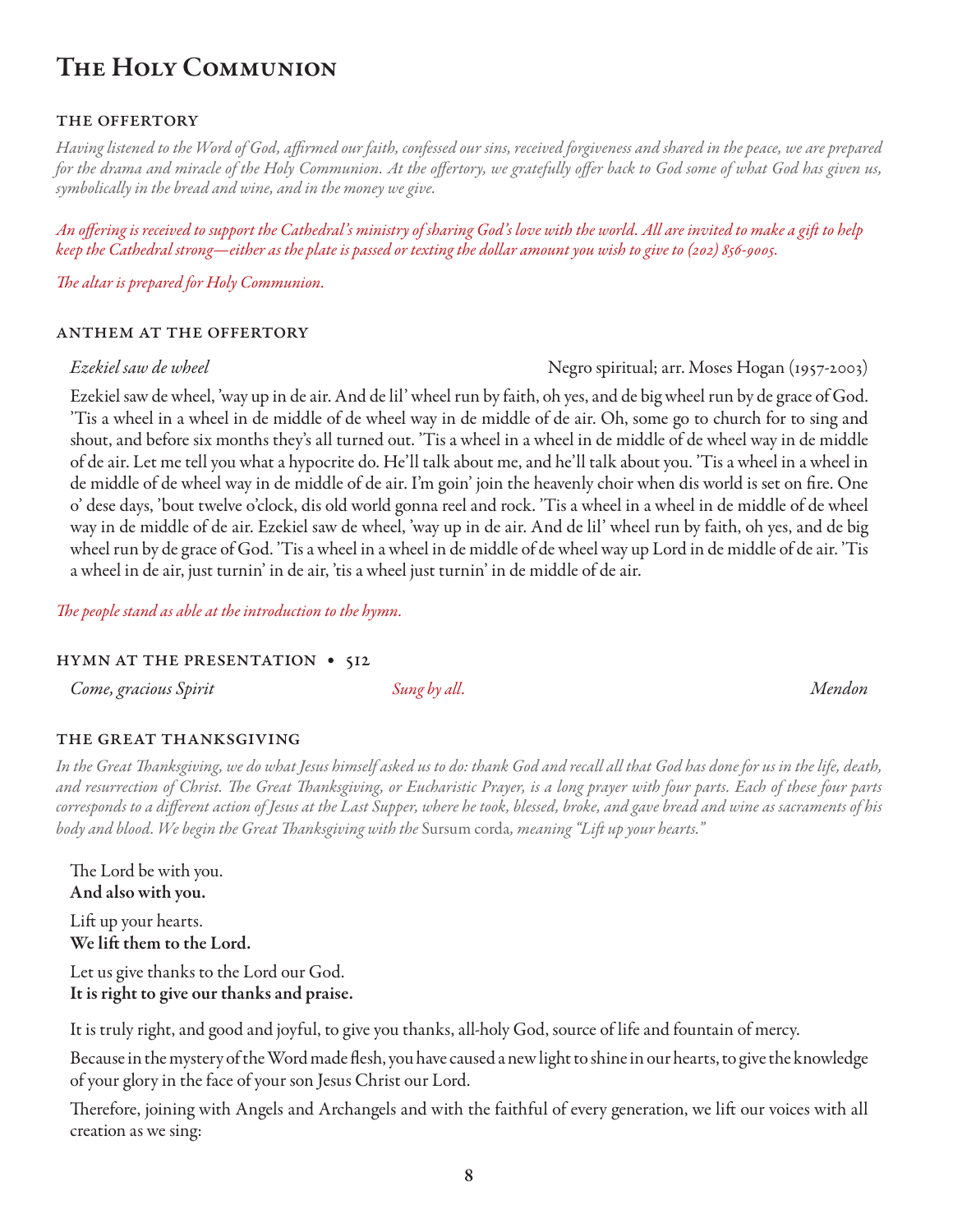*The* Sanctus *(Holy, Holy, Holy) is the hymn of praise that never ceases before God and is based on Isaiah 6:3.*



*We recall God's acts of salvation history. The presider says the "Words of Institution" that Jesus said at the Last Supper. At the Memorial Acclamation we remember Christ's death, resurrection, and promise to return at the end of the age. During the prayer, the Holy Spirit is invoked to bless and sanctify the gifts of bread and wine.*

Blessed are you, gracious God, creator of the universe and giver of life. You formed us in your own image and called us to dwell in your infinite love.

You gave the world into our care that we might be your faithful stewards and show forth your bountiful grace.

But we failed to honor your image in one another and in ourselves; we would not see your goodness in the world around us; and so we violated your creation, abused one another, and rejected your love. Yet you never ceased to care for us, and prepared the way of salvation for all people.

Through Abraham and Sarah you called us into covenant with you. You delivered us from slavery, sustained us in the wilderness, and raised up prophets to renew your promise of salvation. Then, in the fullness of time, you sent your eternal Word, made mortal flesh in Jesus. Born into the human family, and dwelling among us, he revealed your glory. Giving himself freely to death on the cross, he triumphed over evil, opening the way of freedom and life.

On the night before he died for us, Our Savior Jesus Christ took bread, and when he had given thanks to you, he broke it, and gave it to his friends, and said: "Take, eat: This is my Body which is given for you. Do this for the remembrance of me."

As supper was ending, Jesus took the cup of wine, and when he had given thanks, he gave it to them, and said: "Drink this, all of you: This is my Blood of the new Covenant, which is poured out for you and for all for the forgiveness of sins. Whenever you drink it, do this for the remembrance of me."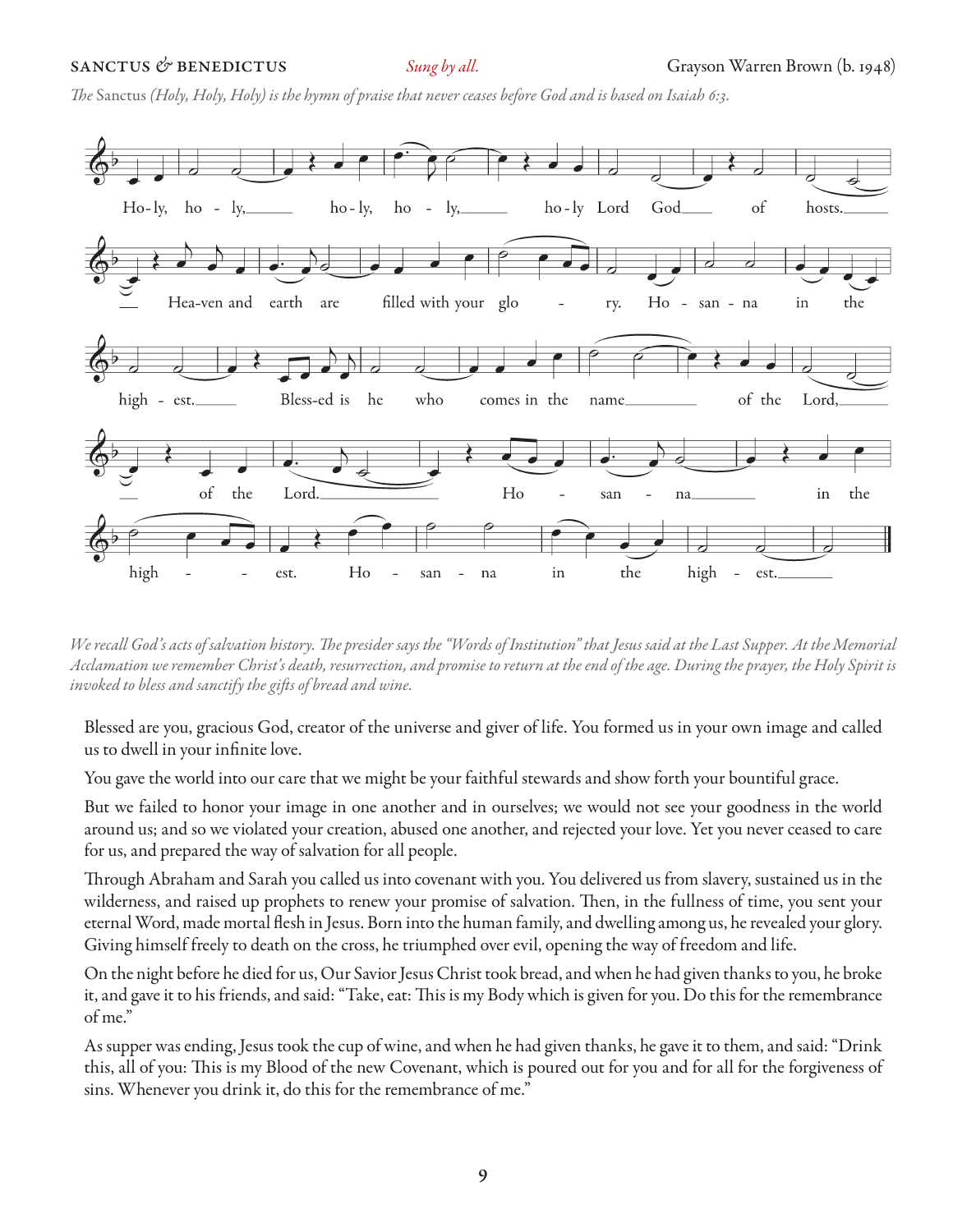Therefore we proclaim the mystery of faith: Christ has died. Christ is risen. Christ will come again.

Remembering his death and resurrection, we now present to you from your creation this bread and this wine. By your Holy Spirit may they be for us the Body and Blood of our Savior Jesus Christ. Grant that we who share these gifts may be filled with the Holy Spirit and live as Christ's Body in the world. Bring us into the everlasting heritage of your daughters and sons, that with our patrons, the Apostles Peter and Paul, and all your saints, past, present, and yet to come, we may praise your Name for ever.

*The Great Amen is when the congregation with a unified great voice concurs with all that the presider has prayed. It is the only "Amen" in all capitals found in the Book of Common Prayer, signifying the greatness of the congregation's response.* 

Through Christ and with Christ and in Christ, in the unity of the Holy Spirit, to you be honor, glory, and praise, for ever and ever. AMEN.

#### the lord's prayer

*We pray together the prayer that Jesus taught his disciples to pray. The link between our daily bread and the spiritual food we receive in the Eucharist is an ancient connection.*

#### Notre Père…, Padre nuestro…, Vater unser…,

Our Father, who art in heaven, hallowed be thy Name, thy kingdom come, thy will be done, on earth as it is in heaven. Give us this day our daily bread. And forgive us our trespasses, as we forgive those who trespass against us. And lead us not into temptation, but deliver us from evil. For thine is the kingdom, and the power, and the glory, for ever and ever. Amen.

### the breaking of the bread *&* the fraction anthem

#### *The presider breaks the bread in silence.*

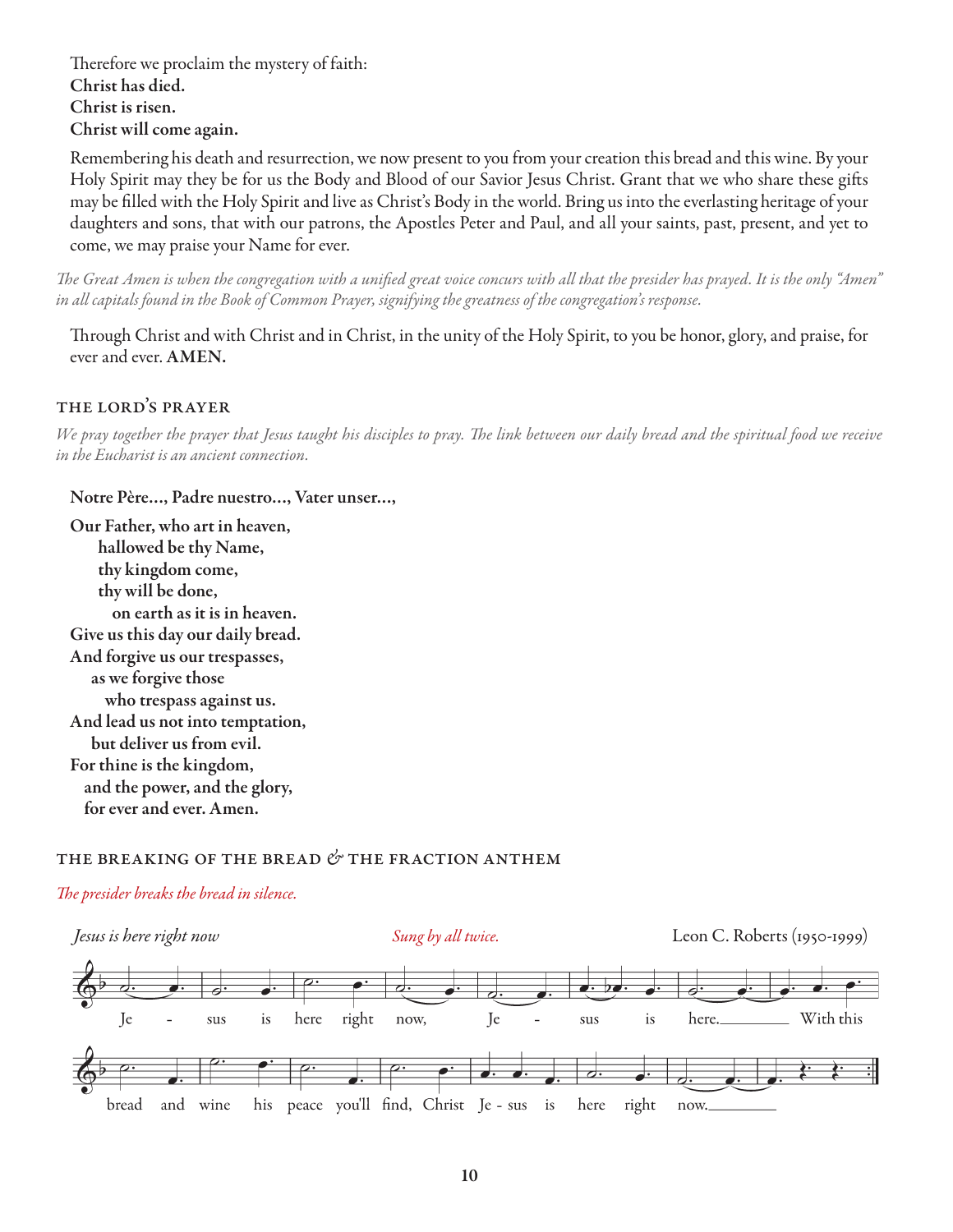#### the invitation to holy communion

#### *The people are seated.*

*All who seek God and a deeper life in Christ are welcome to receive Holy Communion. Please receive the bread in open and outstretched hands and sip the wine from the chalice, guiding it gently to your lips; or you may dip the wafer into the wine. Gluten-free wafers are available; please make your need known to the minister. Respond to receiving Communion by saying "Amen." If you prefer to receive a blessing instead, please indicate your choice by crossing your hands across your chest. Those who wish to have Holy Communion brought to them at their seat should notify an usher.* 

*During the administration of Holy Communion, the laying on of hands and prayers for healing are offered in St. John's Chapel. Please enter the chapel by the ramp or stairs to the right of the pulpit.*

#### anthems during the communion

#### *The Father's Love* Simon Lole (b. 1957)

As the Father has loved me, so I have loved you. Remain in my love. This is my commandment: that you love one another as I have loved you. God is love, and those who live in love live in God, and God lives in them. If you keep my commandments, love one another, as I have loved you. Then your joy will be complete.

*(paraphrase after John 15:9-12 and 1 John 4:16b)*

*I waited for the Lord* from *Hymn of Praise*, Op. 52 Felix Mendelssohn (1809-1847)

I waited for the Lord; he inclined unto me, and he heard my complaint. O blessed are they that hope and trust in the Lord. O blessed are they that hope and trust in him.

*(paraphase after Psalm 40:1, 4a)*

*The people stand as able.* 

#### the postcommunion prayer

Loving God, we give you thanks for restoring us in your image and nourishing us with spiritual food in the Sacrament of Christ's Body and Blood. Now send us forth a people, forgiven, healed, renewed; that we may proclaim your love to the world and continue in the risen life of Christ our Savior. Amen.

#### the blessing

*The presider blesses the people, and people respond,* Amen*.*

#### hymn at the closing • 347

*Go forth for God; go to the world in peace Sung by all. Litton*

the dismissal

Go in the light and peace of Christ. Thanks be to God.